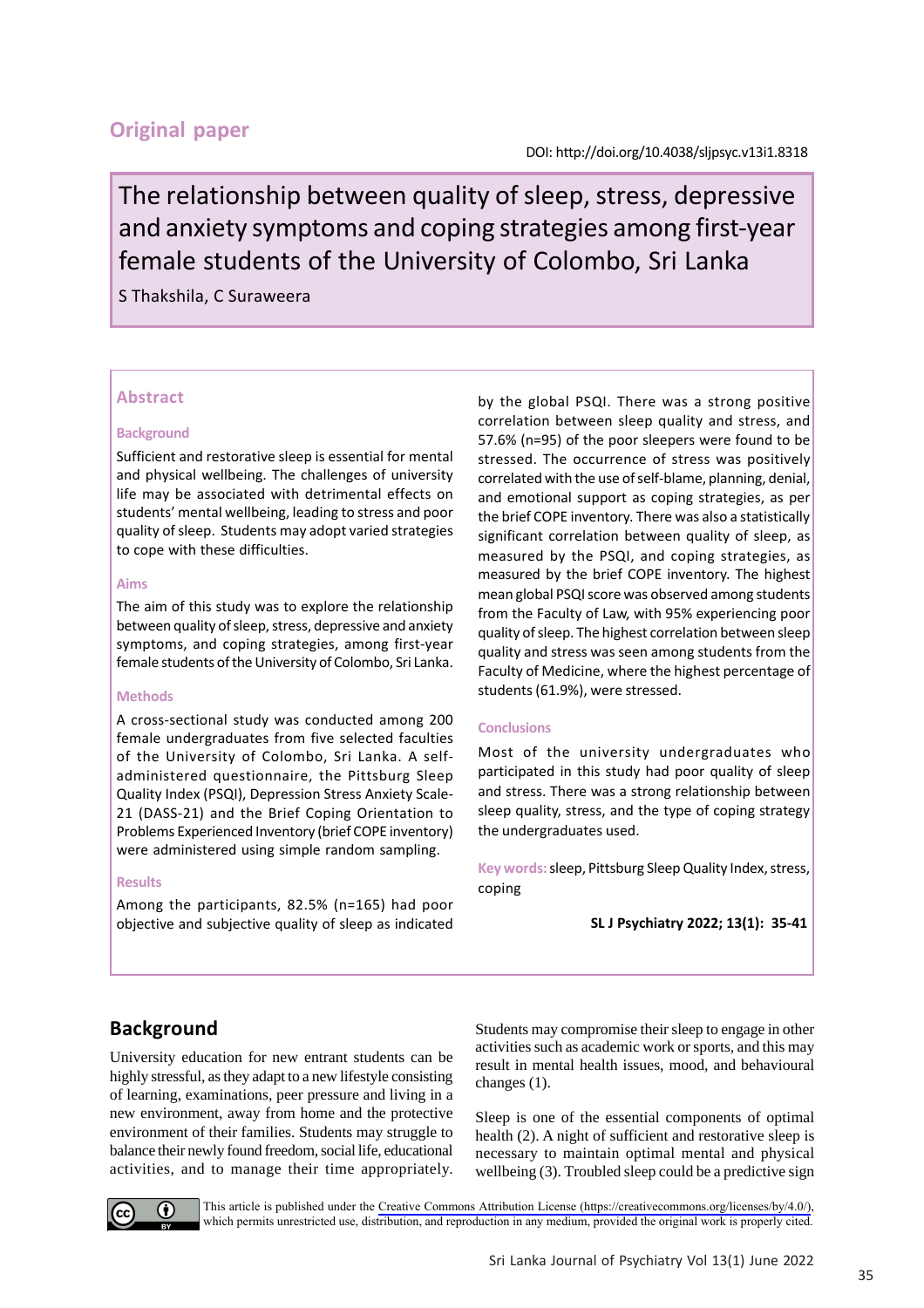and a symptom of illnesses, and an indication of possible poor quality of life (3). Quality of sleep is measured qualitatively and quantitatively (2). The quantitative component of sleep mainly comprises of duration, while the qualitative aspect includes depth of sleep and restfulness upon awakening (2). Prior work has suggested that university students have poor sleep habits and sleeping patterns such as insubstantial sleep, irregular bedtimes on weekdays and weekends as reasons for their poor sleep quality (4). Research from Finland found that frequent waking up during the night is complained of mainly by female students (5). One-fifth of the students complained about sleeping problems at least once a week during the first year, and female students experience more symptoms of stress compared to their male peers (5). They also reported poor sleep quality and higher levels of distress than male students. Higher levels of stress in females were associated with more sleep problems when compared to men. When experiencing stressful events, females were more likely to use social support as a coping strategy (10).

Coping is the way in which people handle and respond to their stressors, and this can be adaptive and maladaptive. Adaptive coping strategies includes active coping, planning, positive reframing, acceptance, humor, religion, emotional support, and instrumental support (6). A student may experience positive or negative outcomes, depending on the coping strategies adopted (6). University students are known to utilize coping strategies such as spending time with friends, sleeping, engaging in music, sports, and spending time alone (6). Female students are reported to prefer studying and sleep as their coping strategies, while the male students cope with their stressors by spending time with friends, playing, and isolating themselves from others (7). Insufficient sleep, and irregular sleep-wake patterns have been described in increasing levels among university students, and a close relationship is reported between sleep quality and physical and mental health (3, 8). When comparing university students and other average population of the same age, students are reported to experience more sleep disturbances because of their heavy academic workload (9). There is also a strong relationship between coping styles and sleep (6). A given individual's coping style mainly affects the quality of sleep (9).

Considering all the above, this study was conducted to identify the relationship between quality of sleep and stress levels among undergraduates, the presence of depressive and anxiety symptoms and the coping strategies used by them.

## **Methods**

We conducted an analytical cross-sectional study among female first-year undergraduates studying at five faculties of the University of Colombo, Sri Lanka. All female undergraduates in the first year were invited to participate in the study, and participants were selected by using a simple random sampling method until the sample size (n=200) was reached.

The demographic data of the participants were obtained using a self-administered questionnaire. The Pittsburg Sleep Quality Index (PSQI), the Depression, Anxiety, Stress Scale-21 (DASS-21) and the brief COPE inventory, all of which have been translated to Sinhala and locally validated, were used to determine sleep quality, depression, anxiety, and stress and coping strategies respectively (11-13).

The PSQI consists of nineteen self-related items and discriminates between good and poor sleepers (14). It includes seven components to assess sleep quality: subjective sleep quality, sleep latency, sleep duration, habitual sleep efficiency, sleep disturbances, use of sleeping medication, and daytime dysfunction. The total sum of all seven components in the PSQI is calculated as a global PSQI score, which ranges from zero to twentyone. Worldwide, participants with a PSQI score of five or more are considered to be poor sleepers.

The Depression, Anxiety, Stress Scale-21 (DASS-21) was used to assess the stress level of the subjects (15). The scale consists of 21 items with seven items per subscale: depression, anxiety, and stress. The levels of psychological stress were categorized as normal, mild, moderate, severe, and extremely severe.

The Brief COPE Inventory explores for a range of coping strategies individuals may adopt, when experiencing stressful events (16). The Brief COPE inventory consists of fourteen coping strategies, namely active coping, planning, positive reframing, acceptance, humor, religion, using emotional support, using instrumental support, self-distraction, denial, venting negative emotion, substance use, behavioral disengagement, and self-blame (6). The scale consists of a four-point Likert type scale from 1 to 4, with one indicating "I usually don't do this at all" and four indicating "I usually do this a lot" (17).

The data was analyzed using the Statistical Package for the Social Sciences (SPSS), version 20. One-wayANOVA analysis was used to calculate the significance in components of sleep quality, depression, anxiety, stress, and coping scores. The Pearson's correlation was used to calculate the relationship between the scores for sleep quality components, and the scores for depression, anxiety, stress and coping based on the subcategories of the brief COPE inventory.

Ethical approval to conduct the study was obtained from the Ethics Review Committee of the Faculty of Medicine, University of Colombo, Sri Lanka. Informed written consent was obtained from all participants prior to the study. The aims, methods, anticipated benefits, and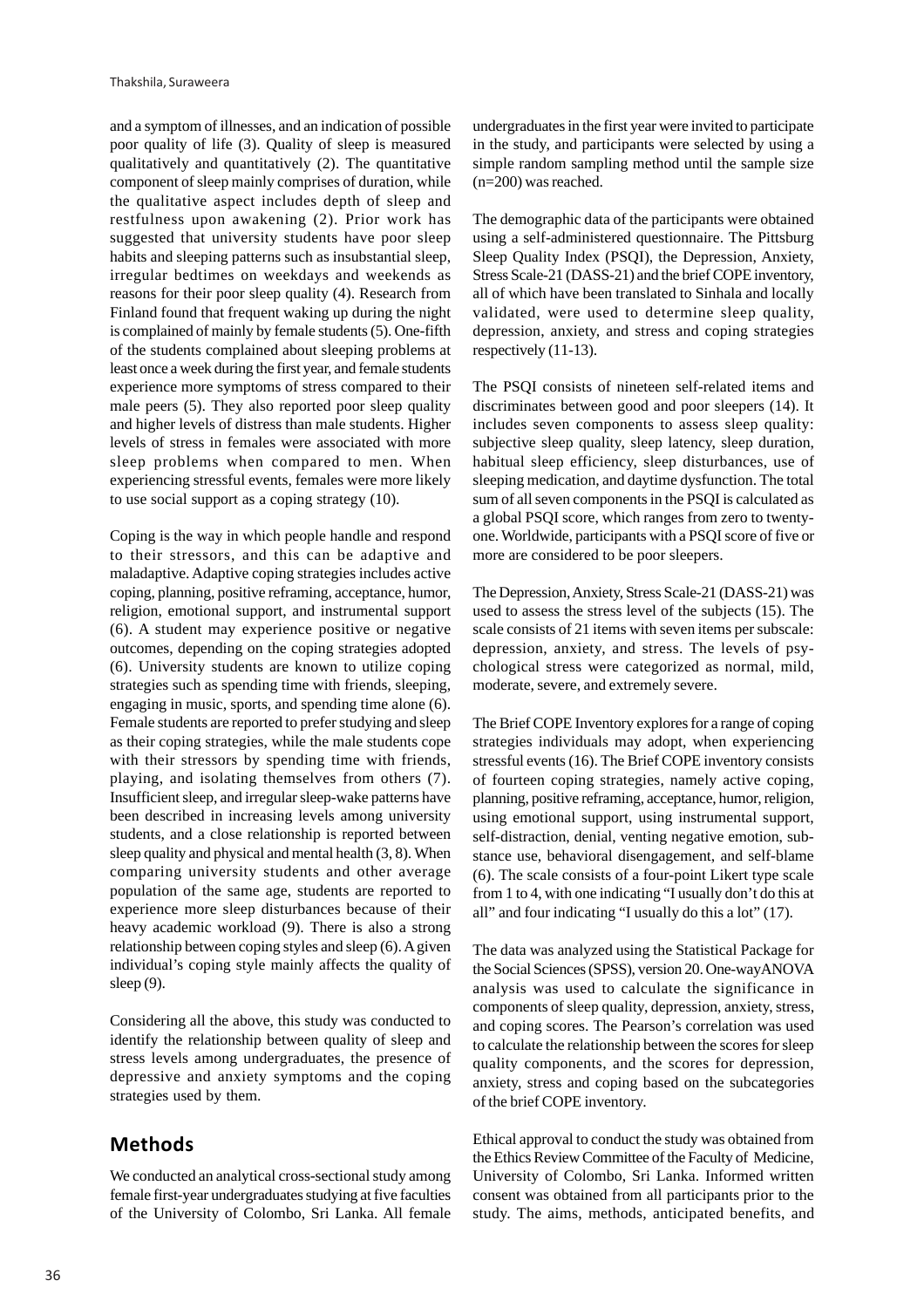potential risks of the study were explained clearly verbally and in writing, to all participants, prior to inclusion in the study. Informed written consent was obtained from all participants included in the study.

### **Results**

The mean age of the participants was  $21.43 \pm 0.812$ years. The participants were recruited in a manner so that almost equal numbers were from the faculties of Law, Management, Arts, Medicine, and Science (20%, 20%, 20.5%, 21%, and 18.5%) respectively.

In the study population,  $82.5\%$  (n=165) students scored five or more in the global PSQI score, indicating poor sleep quality. Their mean global PSQI score was 7.99  $(SD=3.721)$ . There was a statistically significant difference in the global PSQI scores of the participants between the five faculties (F $(4,195) = 6.097$ , p= 0.000). The highest mean global PSQI score was observed among the undergraduates of the Law Faculty, which was 10.33 (SD= 4.202). The lowest mean global PSQI score was  $6.90$  (SD= 3.754), which was observed among the undergraduates of the Faculty of Arts. The significant values of sleep quality and its components are summarized in Table 1.

In our study, 53% (n=106) of students reported some level of stress, and the mean levels of reported stress, depression and anxiety symptoms as shown in Table 2. Of the participants, 14%, 16%, 12.5% and 10.5% reported mild, moderate, severe and extremely severe levels of stress, respectively. The coping strategies commonly used by the participants, as per the Brief COPE were, self-distraction 5.11 (SD=1.711), active coping  $5.10$ (SD=1.681), positive reframing 5.01(SD 1.716), planning  $5.18$  (SD= 1.643) and acceptance  $5.07$  (SD=1.737) (Table 4).

There was a statistically significant positive correlation between subjective quality of sleep and levels of stress  $(r = 0.384, p = 0.000)$  and this also correlated with the total DASS score  $(r= 0.437, p= 0.000)$ . Strong correlations were observed between sleep disturbances as per the PSQI, i.e., between individuals experiencing waking up in the middle of the night or early morning, having to get up to use the bathroom, not being able to breathe comfortably, coughing or snoring loudly, feeling too cold or hot, having bad dreams, having pain or other reasons that disturbed continuous sleep  $(r= 0.472, p=0.000)$ , daytime dysfunction ( $r=0.491$ ,  $p= 0.000$ ) and the total DASS score, which was greater than correlations seen with the stress score. Daytime dysfunction showed a significant positive correlation with the total DASS score (r=0.470, p=0.000). A statistically significant positive correlation was seen between sleep disturbances (r=0.387, p= 0.000) and the global PSQI score  $(r=0.474, p=0.000)$ . There was a strong correlation between the global PSQI score and the total DASS score  $(r= 0.526, p=0.000)$ .

The correlation between the DASS scores and coping is shown in Table 3. There was a positive, significant correlation between stress and self-blame. The DASS score and coping byself-blame was also positively correlated. A significant positive correlation was observed between stress and denial.

There was a significant positive correlation between sleep disturbances and self-distraction, (r=0.223, p= 0.001) emotional support ( $r=0.237$ ,  $p=0.001$ ) and venting (r=0.232, p=0.001). Daytime dysfunction was positively correlated with self-blame  $(r=0.217, p=0.002)$  and planning  $(r=0.224, p=0.001)$ . Emotional support  $(r=0.242, p=0.001)$  and self-blame  $(r=0.228, p=0.001)$ was statistically correlated with the global PSQI score. The sleep quality correlated significantly with emotional support (r=0.207, p=0.003) and venting (r=0.205, p=0.004).

| Table 1. The prevalence of quality of sleep as per the PSQI scale |                |                    |             |              |                 |               |              |
|-------------------------------------------------------------------|----------------|--------------------|-------------|--------------|-----------------|---------------|--------------|
| <b>Faculty</b>                                                    |                |                    |             |              |                 |               |              |
|                                                                   |                | Total<br>$(N=200)$ | Arts<br>%   | Law<br>%     | Management<br>% | Medicine<br>% | Science<br>% |
| Subjective<br>sleep quality                                       | Good<br>Bad    | 76.5<br>23.5       | 95.1<br>4.9 | 50.0<br>50.0 | 85.0<br>15.0    | 71.5<br>28.5  | 81.1<br>18.9 |
| Sleep latency                                                     | >30<br>minutes | 86                 | 73.2        | 92.5         | 90.0            | 83.3          | 91.9         |
| Sleep duration                                                    | <7 hours       | 63                 | 51.2        | 77.5         | 65.0            | 64.3          | 56.8         |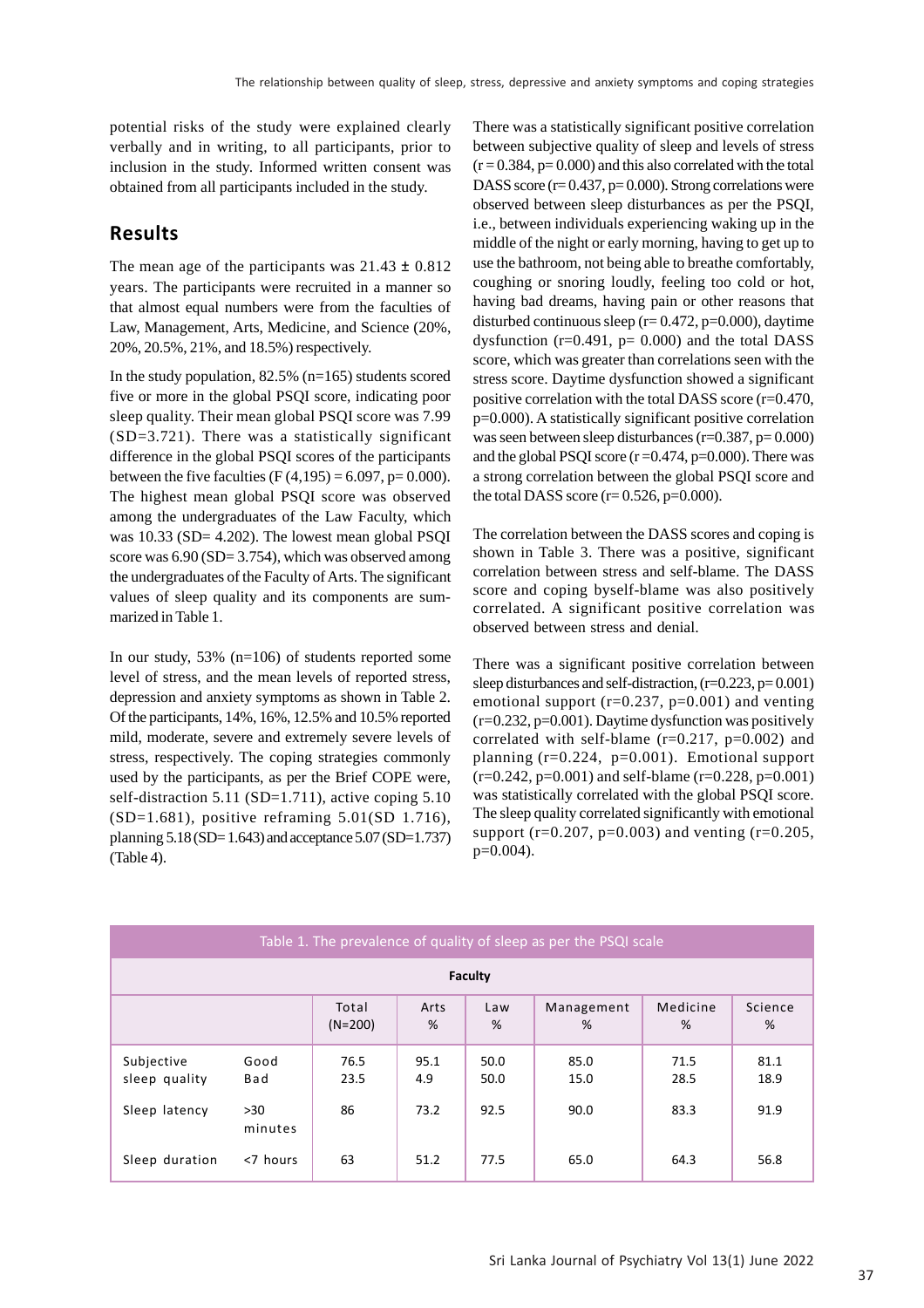| Table 2. Mean levels of stress, anxiety and depression among<br>participants, as indicated by the mean scores of the DASS-21 scale |           |        |  |  |
|------------------------------------------------------------------------------------------------------------------------------------|-----------|--------|--|--|
| DASS Score                                                                                                                         | Mean      | SD     |  |  |
| <b>Stress</b>                                                                                                                      | $17.56*$  | 10.421 |  |  |
| Anxiety                                                                                                                            | $10.11**$ | 8.306  |  |  |
| Depression                                                                                                                         | $14.14**$ | 11.078 |  |  |
| Total DASS score                                                                                                                   | 41.81     | 27.024 |  |  |

\* Mild, \*\*Moderate symptoms

| Table 3. Correlation between the Brief COPE scale and the DASS 21 |                        |                    |                        |                    |  |
|-------------------------------------------------------------------|------------------------|--------------------|------------------------|--------------------|--|
| Coping strategy                                                   | DASS S score           |                    | Total DASS score       |                    |  |
|                                                                   | Pearson<br>correlation | Sig.<br>(2-tailed) | Pearson<br>correlation | Sig.<br>(2-tailed) |  |
| Self distraction                                                  | $.327**$               | .000               | $.310**$               | .000               |  |
| Active coping                                                     | $.361**$               | .000               | $.305***$              | .000               |  |
| Denial                                                            | $.423**$               | .000               | $.466***$              | .000               |  |
| Substance use                                                     | $-0.086$               | .224               | $-.073$                | .301               |  |
| Emotional support                                                 | $.420**$               | .000               | $.407**$               | .000               |  |
| Behavioral disengagement                                          | $.320**$               | .000               | $.341**$               | .000               |  |
| Venting                                                           | $.379**$               | .000               | $.416***$              | .000               |  |
| Instrumental support                                              | $.329**$               | .000               | $.309**$               | .000               |  |
| Positive reframing                                                | $.202**$               | .004               | $.190**$               | .007               |  |
| Self blame                                                        | .585**                 | .000               | .595**                 | .000               |  |
| Planning                                                          | $.455***$              | .000               | $.422**$               | .000               |  |
| Humor                                                             | $-.104$                | .143               | $-0.088$               | .215               |  |
| Acceptance                                                        | $.300**$               | .000               | $.260**$               | .000               |  |
| Religion                                                          | $.194**$               | .006               | $.155*$                | .029               |  |

\*Correlation is significant at the 0.05 level (2-tailed)

\*\* Correlation is significant at the 0.01 level (2-tailed)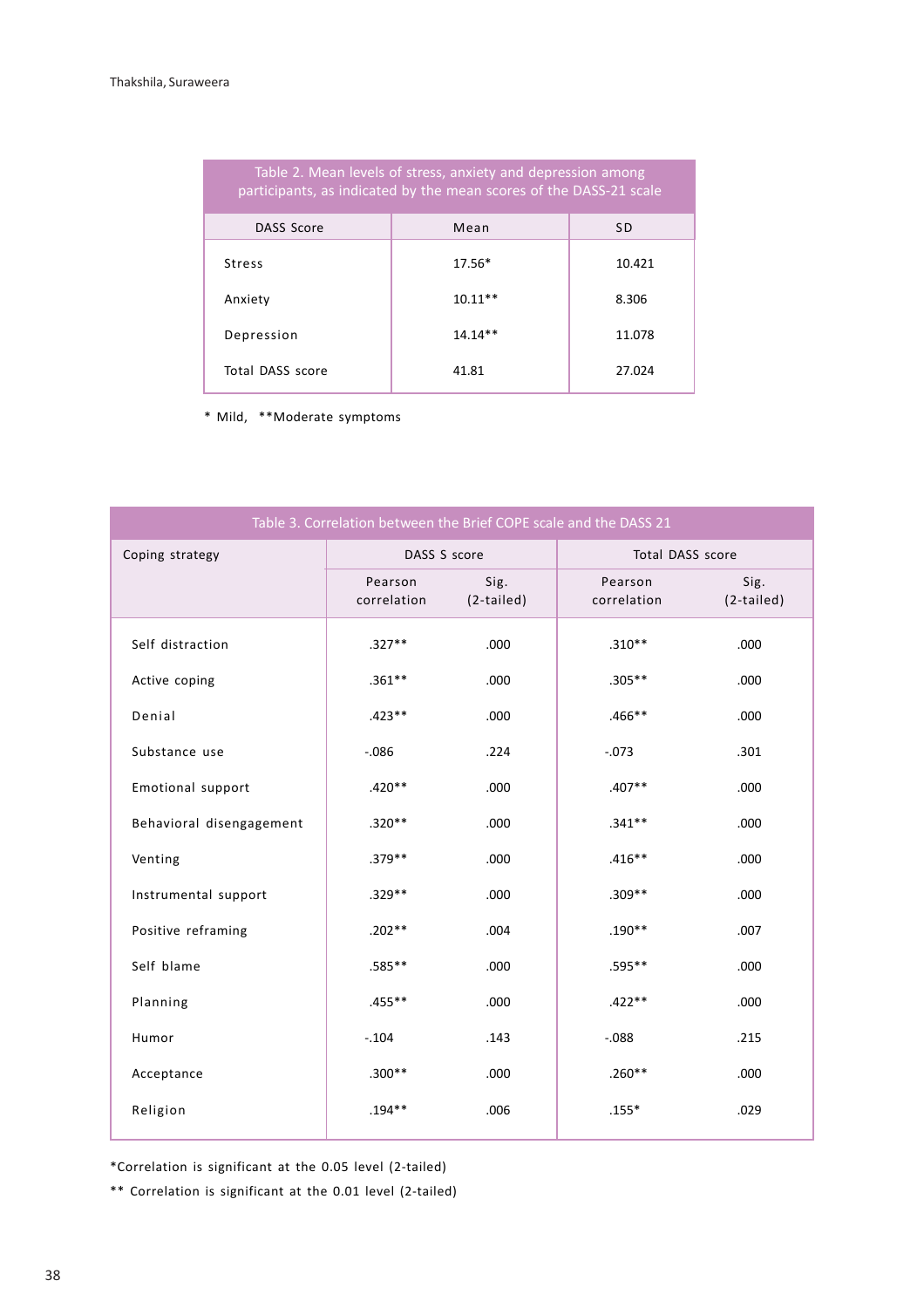| Table 4. The mean scores for coping strategies |
|------------------------------------------------|
| used by students in this study,                |
| as per the Brief COPE                          |

| Brief COPE item (N=200)  | Mean    | SD.   |
|--------------------------|---------|-------|
| Self-distraction         | $5.11*$ | 1.711 |
| Active coping            | $5.10*$ | 1.681 |
| Denial                   | 4.00    | 1.679 |
| Substance use            | 2.14    | .634  |
| Emotional support        | 4.31    | 1.583 |
| Behavioral disengagement | 3.52    | 1.414 |
| Venting                  | 4.33    | 1.701 |
| Instrumental support     | 4.63    | 1.749 |
| Positive reframing       | $5.01*$ | 1.716 |
| Self-blame               | 4.44    | 1.673 |
| Planning                 | $5.18*$ | 1.643 |
| Humor                    | 3.59    | 1.586 |
| Acceptance               | $5.07*$ | 1.737 |
| Religion                 | 4.84    | 1.844 |
|                          |         |       |

\*Individual scores of coping strategies were higher than 5 for these items, indicating that the University students commonly used those coping strategies

#### **Discussion**

In our study, 76.5% (n=153) of the participants described their subjective sleep quality as being 'very good' or 'fairly good sleep'. However, it is interesting to note that although 76.5% of the participants reported their subjective sleep quality as 'very good' or 'fairly good sleep', 82.5% (n=165) had poor global PSQI scores indicating poor global sleep quality. Findings from other countries indicate that subjective sleep quality can be higher (87.7%) or lower (67.7%) than in our study (18, 19). In a study conducted among female medical students, 80.8% reported that their subjective sleep quality was good (8). It would be interesting to explore what other factors may contribute to this wide variation of subjective sleep quality, and if there is a difference between males and females – especially since our study focused on females only. A total of 71.5% (n=30) of participants from the Faculty of Medicine reported good sleep quality, which is satisfactory compared to studies conducted in other countries, despite the common belief that medicine is one of the most stressful undergraduate courses. The mean of total hours on bed, in this group of participants, was 6.853 hours and the mean total hours of sleep was 6.259 hours, with actual sleep duration ranging from two to nine hours. This is reflected in other studies conducted worldwide (18, 20, 21). This finding is important as this indicates that undergraduates are getting a sleep duration less than the recommended sleep of about seven to eight hours (21). Most participants  $(63\%, n=126)$  experienced daytime dysfunction as a big problem. It is a significant finding specially considering that daytime dysfunction secondary to poor sleep quality implies health hazards like poor attention, concentration, and proneness to road traffic accidents. There was a significant difference between the subjective and objective measures of sleep quality in our study. The difference between subjective and objective sleep quality components may be due to a lack of understanding about symptoms of sleep issues.

The significant correlation between the PSQI and the total DASS scores in our study, indicates the important association between sleep quality and the experience of depressive and anxiety symptoms. The correlation was stronger for the total score which includes depressive and anxiety symptoms, compared to the stress score only, suggesting that participants have developed psychological symptoms – which is an important finding. Similar findings have been reported from Southern Thailand, which found a significant correlation between PQSI and depression, anxiety and stress, and from Germany (10, 22). This observation should be interpreted keeping in mind that sleep disturbances are a prominent clinical symptom of depression and anxiety. In our study, 57.6% of poor sleepers reported being stressed, and similar findings have been reported by other studies conducted globally (22, 24). The percentage of poor sleepers who were extremely stressed was 12% (n= 20) (Figure 1). These findings all highlight the positive correlation between sleep quality and stress levels.



**Figure 1. Levels of stress among study participants who were poor sleepers.**

In our study, the positive correlations between stress and coping strategies indicates that undergraduates appear to use both adaptive and maladaptive coping strategies. Coping strategies which were correlated with higher coefficients were, self-blame, denial, emotional support, venting and planning – which are similar to research findings in other countries (27).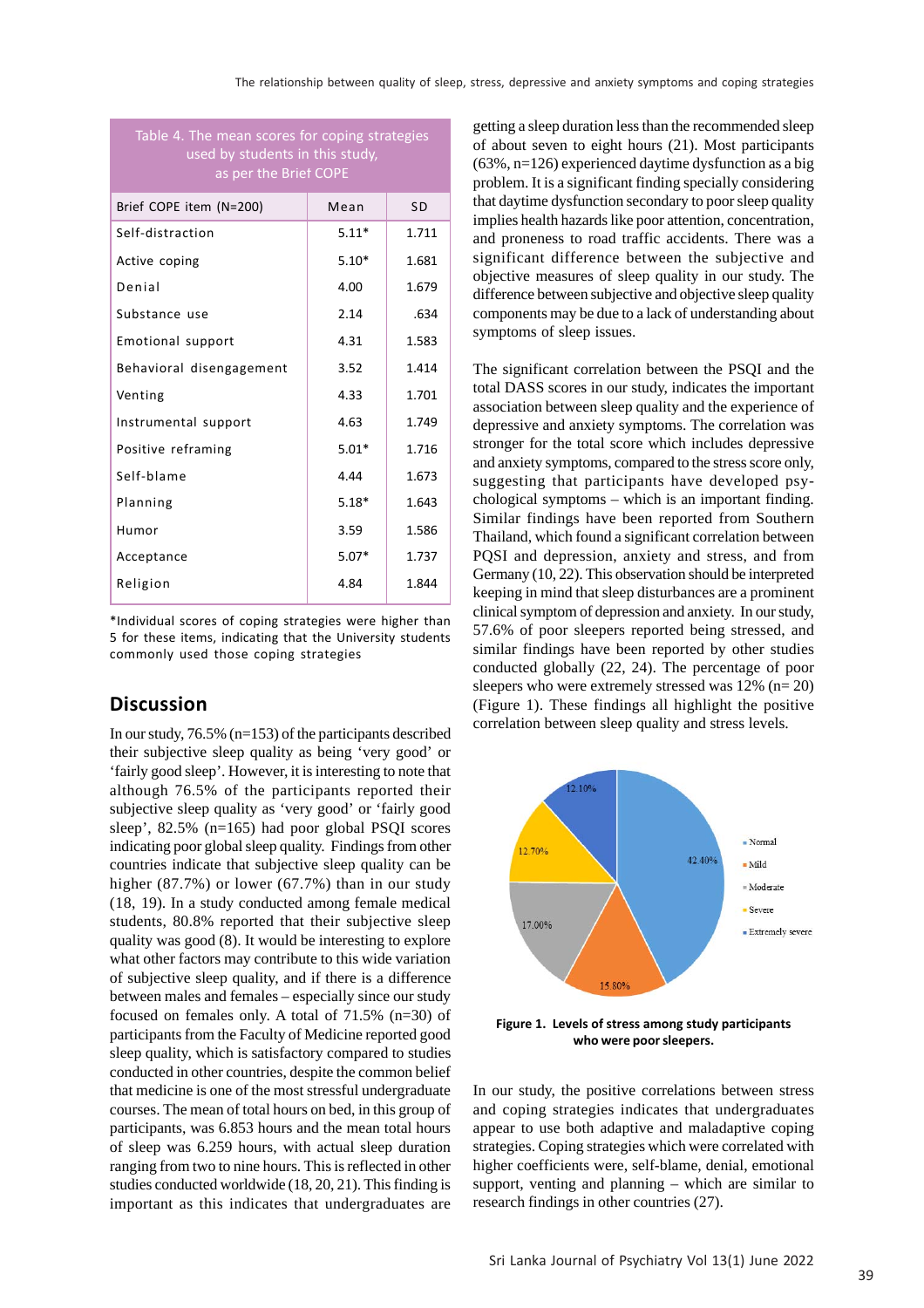An important finding of our study was the statistically significant correlation between sleep quality and its components,and the subcategories of the Brief COPE scale, even when stress was not considered. The study revealed that there is a correlation between emotional support and sleep disturbances, the PSQI score and quality of sleep, indicating that emotional support is very important in the life of an undergraduate. This highlights the importance of supporting the students emotionally to cope with their issues. Self-blame correlated with daytime dysfunction, with the PSQI score indicating that maladaptive coping may have an impact on sleep. However, we could not interpret whether the correlations were positive or negative without further statistical analyses.

The findings of this study were limited by lack of laboratory measures on sleep health. Laboratory parameters on sleep quality are more accurate and may have led to a difference in the results of this study.

# **Conclusions**

There were strong positive relationships between sleep quality and stress, and between stress and varying coping strategies among first-year female undergraduate students. This study highlights the importance of focused interventions on quality of sleep, stress and coping among university students.We recommend that university administrators consider these factors when academic programs are formulated. Further, counselling programs for university students should also include highlighting sleep hygiene and exploring ways of strengthening coping strategies.

# **Acknowledgements**

The authors would like to thank all the participants of the study.

### **Statement of contribution**

ST and CS were responsible for the design of the study and writing of the paper. ST collected the data. CS supervised the procedure. Both authors approve the final manuscript.

### **Conflicts of interest**

None declared.

**S Thakshila,** Department of Allied Health Sciences, Faculty of Medicine, University of Colombo, Sri Lanka

**C Suraweera,** Department of Psychiatry, Faculty of Medicine, University of Colombo, Sri Lanka

**Corresponding author:** C Suraweera

**Email:** dr.chathurie@gmail.com

http://orcid.org/0000-0002-7542-5068

# **References**

- 1. Foulkes L, McMillan D, Gregory AM. A bad night's sleep on campus: an interview study of first-year university students with poor sleep quality. Sleep Health 2019; 5(3): 280-7.
- 2. Buysse DJ. Sleep health: can we define it? Does it matter?. Sleep 2014; 37(1): 9-17.
- 3. Lund HG, Reider BD, Whiting AB, Prichard JR. Sleep patterns and predictors of disturbed sleep in a large population of college students. Journal of Adolescent Health 2010; 46(2): 124-32.
- 4. Dissanayake PD, Kathriarachchi ST, Wijesiri HG. Development and validation of the Stress Sensation Inventory (SSI) to measure stress among students aged 15 to 19 years in Sri Lanka. Sri Lanka Journal of Psychiatry 2015; 6: 17-21.
- 5. Niemi PM, Vainiomäki PT. Medical students' distressquality, continuity and gender differences during a sixyear medical programme. Medical teacher 2006; 28(2): 136-41.
- 6. Salem A, Ahmad M. Maturity of the concept of coping in health research. International Journal of Applied Sciences and Innovation 2016; 2: 95-100.
- 7. Shaikh B, Kahloon A, Kazmi M, Khalid H, Nawaz K, Khan N, Khan S. Students, stress and coping strategies: a case of Pakistani medical school. Education for Health: Change in Learning and Practice 2004; 17: 346-53.
- 8. Lohitashwa R, Kadli N, Kisan R, Sindhuja A, Deshpande D. Effect of stress on sleep quality in young adult medical students: a cross sectional study. Int J Res Med Sci 2015; 3(12): 3519-23.
- 9. Word CA. Sleep quality of college students and its relationship to coping styles and wellbeing. [abstract]. Dissertation Abstracts International: Section B: The Sciences and Engineering. Louisiana Tech University 2007; 68: 2677.